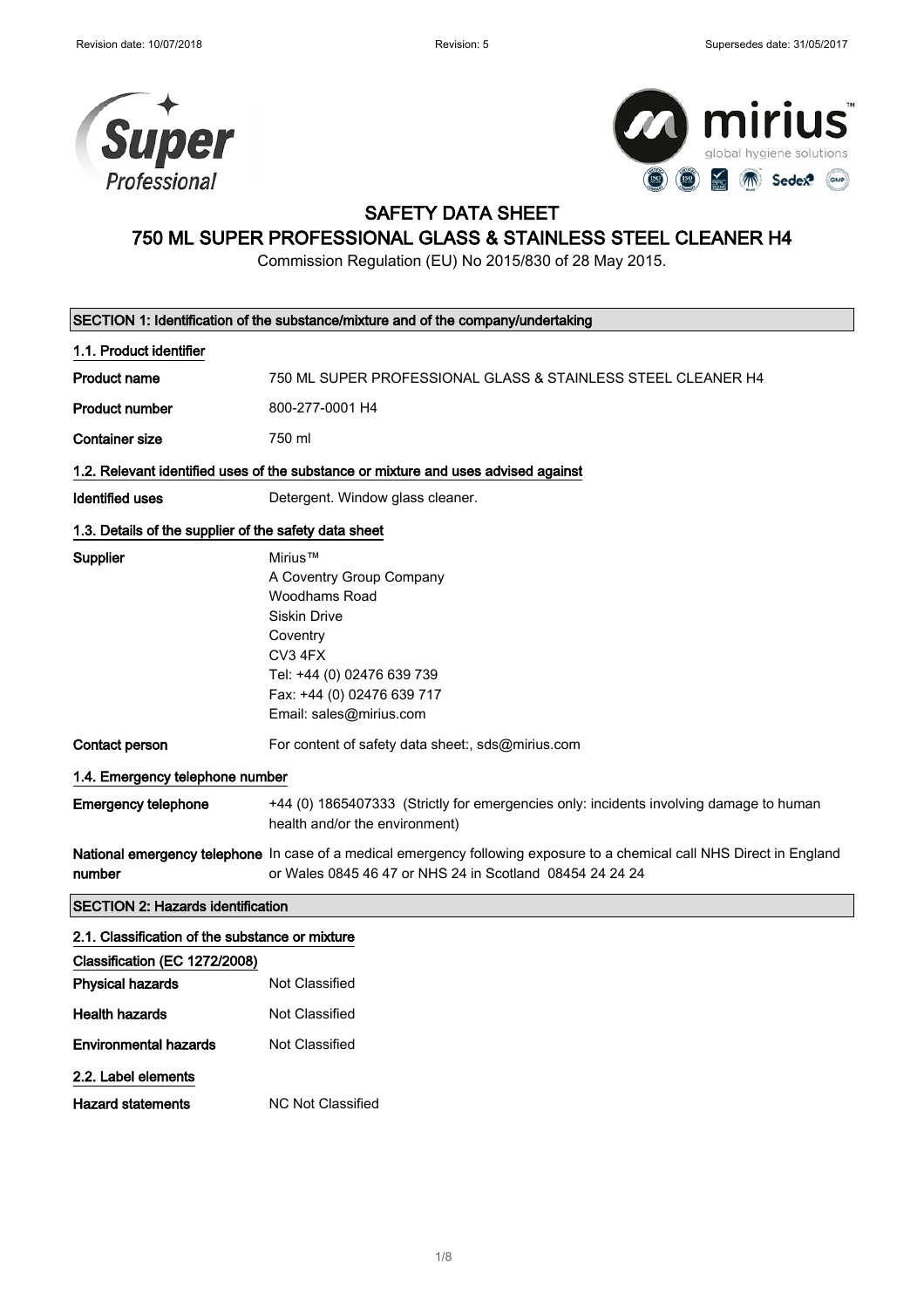| <b>Precautionary statements</b> | P102 Keep out of reach of children.                                                |
|---------------------------------|------------------------------------------------------------------------------------|
|                                 | P262 Do not get in eyes, on skin, or on clothing.                                  |
|                                 | P264 Wash contaminated skin thoroughly after handling.                             |
|                                 | P305+P351+P338 IF IN EYES: Rinse cautiously with water for several minutes. Remove |
|                                 | contact lenses, if present and easy to do. Continue rinsing.                       |
|                                 | P337+P313 If eye irritation persists: Get medical advice/ attention.               |
|                                 | P501 Dispose of contents/ container in accordance with local regulations.          |
| Detergent labelling             | < 5% non-ionic surfactants, < 5% perfumes                                          |

#### 2.3. Other hazards

This product does not contain any substances classified as PBT or vPvB.

| <b>SECTION 3: Composition/information on ingredients</b>            |                      |                                                      |    |
|---------------------------------------------------------------------|----------------------|------------------------------------------------------|----|
| 3.2. Mixtures                                                       |                      |                                                      |    |
| <b>ETHANOL</b>                                                      |                      |                                                      | 1% |
| CAS number: 64-17-5                                                 | EC number: 200-578-6 | REACH registration number: 01-<br>2120063206-63-XXXX |    |
| <b>Classification</b><br>Flam. Liq. 2 - H225<br>Eye Irrit. 2 - H319 |                      |                                                      |    |
| PROPAN-2-OL                                                         |                      |                                                      | 1% |
| CAS number: 67-63-0                                                 | EC number: 200-661-7 | REACH registration number: 01-<br>2119457558-25-XXXX |    |
| Classification                                                      |                      |                                                      |    |
| Flam. Liq. 2 - H225                                                 |                      |                                                      |    |
| Eye Irrit. 2 - H319                                                 |                      |                                                      |    |
| STOT SE 3 - H336                                                    |                      |                                                      |    |

The Full Text for all R-Phrases and Hazard Statements are Displayed in Section 16.

#### SECTION 4: First aid measures

### 4.1. Description of first aid measures

| <b>Inhalation</b>                                                               | Move affected person to fresh air at once. Rinse nose and mouth with water. Get medical<br>attention if any discomfort continues.                                                                                                                                 |  |
|---------------------------------------------------------------------------------|-------------------------------------------------------------------------------------------------------------------------------------------------------------------------------------------------------------------------------------------------------------------|--|
| Ingestion                                                                       | Never give anything by mouth to an unconscious person. Do not induce vomiting. Rinse<br>mouth thoroughly with water. Get medical attention if any discomfort continues.                                                                                           |  |
| <b>Skin contact</b>                                                             | Rinse immediately with plenty of water. Remove contaminated clothing. Get medical attention<br>if irritation persists after washing.                                                                                                                              |  |
| Eye contact                                                                     | Rinse immediately with plenty of water. Remove any contact lenses and open eyelids wide<br>apart. Continue to rinse for at least 15 minutes. Get medical attention if irritation persists after<br>washing. Show this Safety Data Sheet to the medical personnel. |  |
| 4.2. Most important symptoms and effects, both acute and delayed                |                                                                                                                                                                                                                                                                   |  |
| <b>Skin contact</b>                                                             | Prolonged contact may cause redness, irritation and dry skin.                                                                                                                                                                                                     |  |
| Eye contact                                                                     | May cause temporary eye irritation.                                                                                                                                                                                                                               |  |
| 4.3. Indication of any immediate medical attention and special treatment needed |                                                                                                                                                                                                                                                                   |  |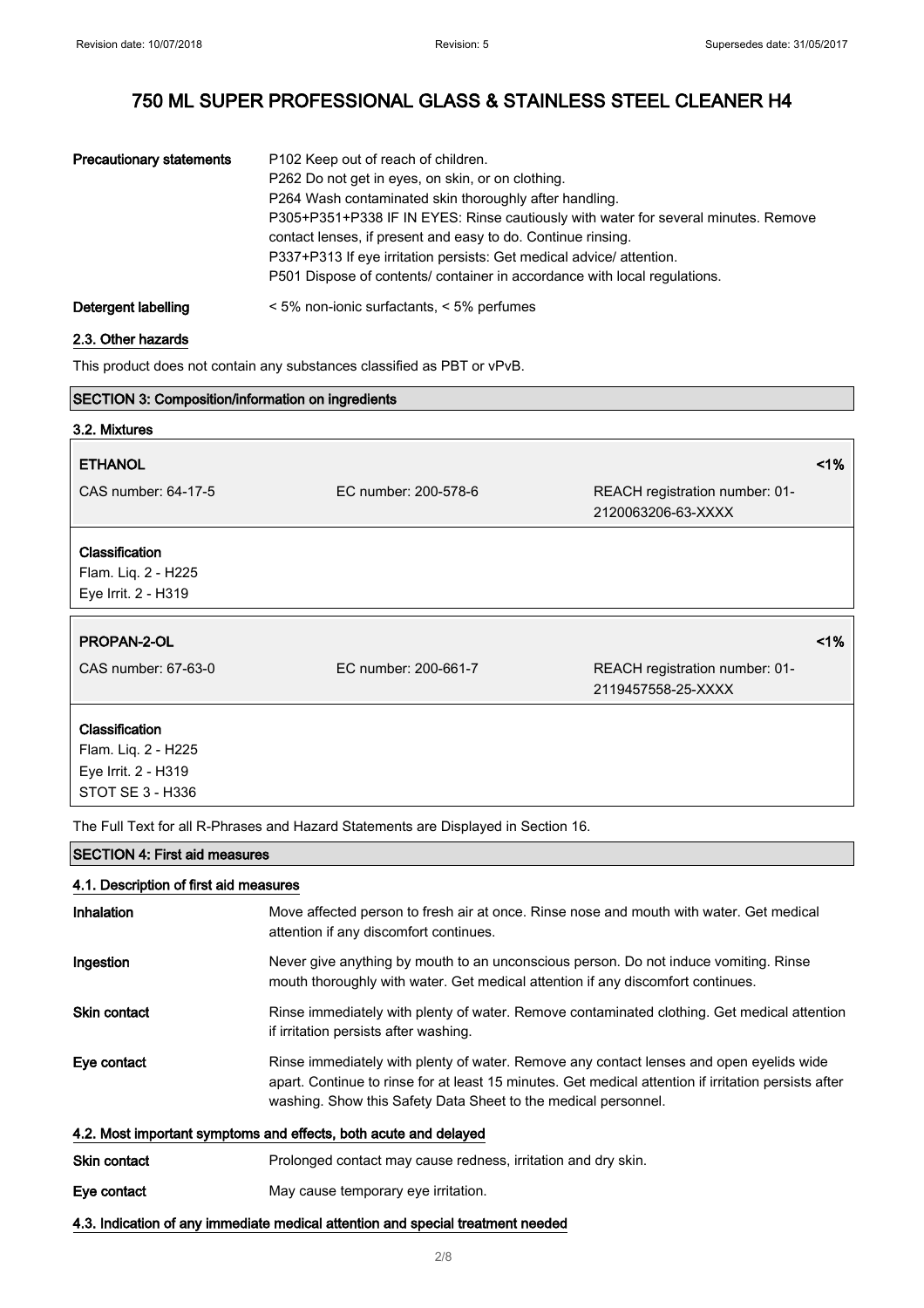| Notes for the doctor                                       | No specific recommendations.                                                                                                                                                                                                            |
|------------------------------------------------------------|-----------------------------------------------------------------------------------------------------------------------------------------------------------------------------------------------------------------------------------------|
| <b>SECTION 5: Firefighting measures</b>                    |                                                                                                                                                                                                                                         |
| 5.1. Extinguishing media                                   |                                                                                                                                                                                                                                         |
| Suitable extinguishing media                               | The product is not flammable. Use fire-extinguishing media suitable for the surrounding fire.<br>Foam, carbon dioxide or dry powder.                                                                                                    |
| 5.2. Special hazards arising from the substance or mixture |                                                                                                                                                                                                                                         |
| <b>Hazardous combustion</b><br>products                    | Thermal decomposition or combustion products may include the following substances: Oxides<br>of carbon. Toxic gases or vapours.                                                                                                         |
| 5.3. Advice for firefighters                               |                                                                                                                                                                                                                                         |
| Protective actions during<br>firefighting                  | Control run-off water by containing and keeping it out of sewers and watercourses.                                                                                                                                                      |
| Special protective equipment<br>for firefighters           | Wear positive-pressure self-contained breathing apparatus (SCBA) and appropriate protective<br>clothing.                                                                                                                                |
| <b>SECTION 6: Accidental release measures</b>              |                                                                                                                                                                                                                                         |
|                                                            | 6.1. Personal precautions, protective equipment and emergency procedures                                                                                                                                                                |
| <b>Personal precautions</b>                                | For personal protection, see Section 8. In case of spills, beware of slippery floors and<br>surfaces.                                                                                                                                   |
| 6.2. Environmental precautions                             |                                                                                                                                                                                                                                         |
| <b>Environmental precautions</b>                           | Collect and dispose of spillage as indicated in Section 13. Do not discharge into drains or<br>watercourses or onto the ground.                                                                                                         |
| 6.3. Methods and material for containment and cleaning up  |                                                                                                                                                                                                                                         |
| Methods for cleaning up                                    | Stop leak if safe to do so. Absorb in vermiculite, dry sand or earth and place into containers.<br>Flush contaminated area with plenty of water. Avoid the spillage or runoff entering drains,<br>sewers or watercourses.               |
| 6.4. Reference to other sections                           |                                                                                                                                                                                                                                         |
| Reference to other sections                                | For personal protection, see Section 8. See Section 11 for additional information on health<br>hazards. For waste disposal, see Section 13.                                                                                             |
| <b>SECTION 7: Handling and storage</b>                     |                                                                                                                                                                                                                                         |
| 7.1. Precautions for safe handling                         |                                                                                                                                                                                                                                         |
| <b>Usage precautions</b>                                   | Provide adequate ventilation. Avoid contact with skin and eyes.                                                                                                                                                                         |
| Advice on general<br>occupational hygiene                  | No specific hygiene procedures recommended but good personal hygiene practices should<br>always be observed when working with chemical products. Wash at the end of each work shift<br>and before eating, smoking and using the toilet. |
|                                                            | 7.2. Conditions for safe storage, including any incompatibilities                                                                                                                                                                       |
| <b>Storage precautions</b>                                 | Store in tightly-closed, original container in a dry, cool and well-ventilated place.                                                                                                                                                   |
| 7.3. Specific end use(s)                                   |                                                                                                                                                                                                                                         |
| Specific end use(s)                                        | The identified uses for this product are detailed in Section 1.2.                                                                                                                                                                       |
| <b>SECTION 8: Exposure Controls/personal protection</b>    |                                                                                                                                                                                                                                         |
|                                                            |                                                                                                                                                                                                                                         |
| 8.1. Control parameters                                    |                                                                                                                                                                                                                                         |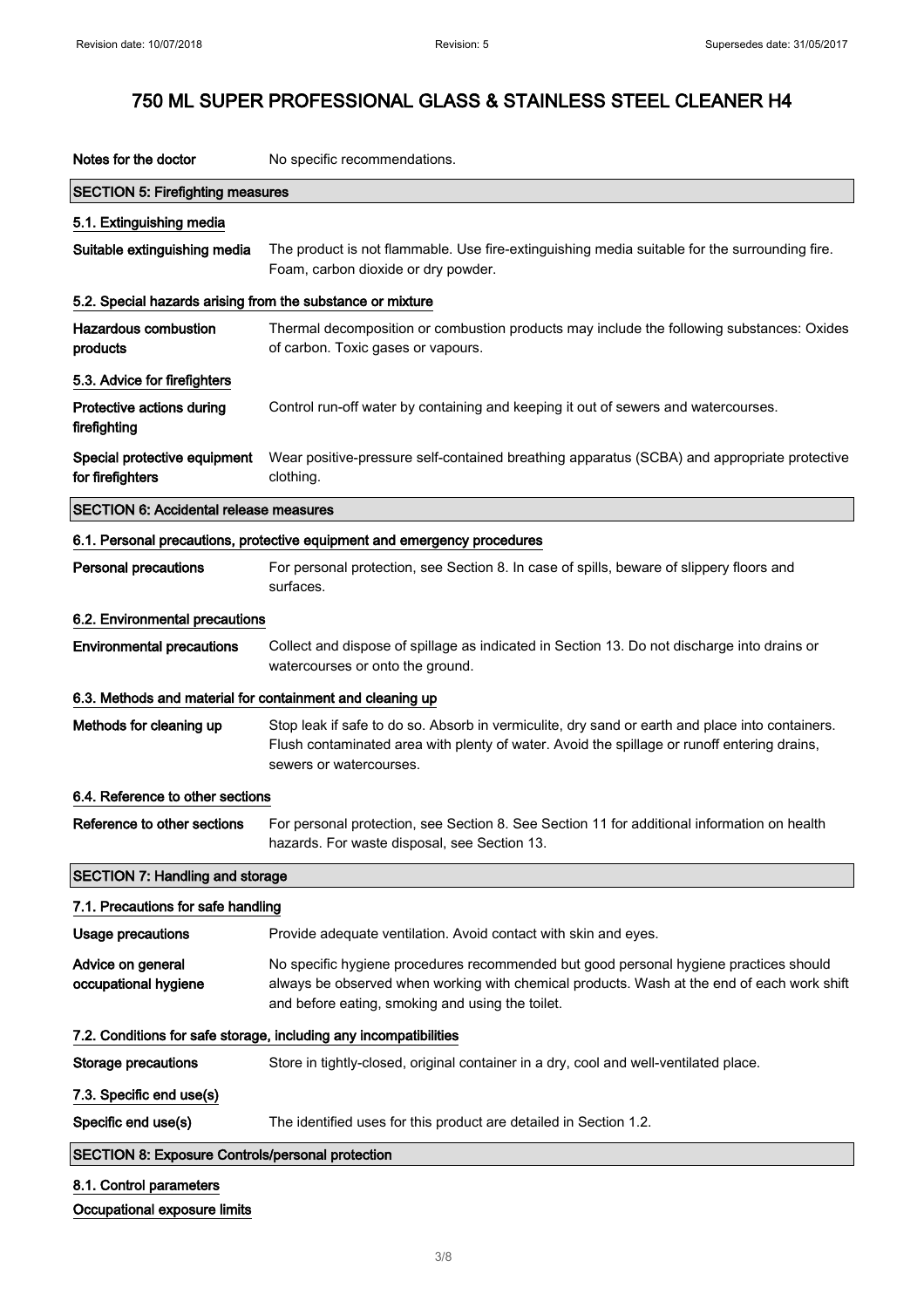### **ETHANOL**

Long-term exposure limit (8-hour TWA): WEL 1000 ppm 1920 mg/m<sup>3</sup>

#### PROPAN-2-OL

Long-term exposure limit (8-hour TWA): WEL 400 ppm 999 mg/m<sup>3</sup> Short-term exposure limit (15-minute): WEL 500 ppm 1250 mg/m<sup>3</sup> WEL = Workplace Exposure Limit

### ETHANOL (CAS: 64-17-5)

| <b>DNEL</b>                         | Workers - Inhalation; Long term systemic effects: 950 mg/m <sup>3</sup><br>Workers - Inhalation; Short term local effects: 1900 mg/m <sup>3</sup><br>Workers - Dermal; Long term systemic effects: 343 mg/kg<br>General population - Inhalation; Long term systemic effects: 114 mg/m <sup>3</sup><br>General population - Inhalation; Short term local effects: 950 mg/m <sup>3</sup><br>General population - Dermal; Long term systemic effects: 206 mg/kg/day<br>General population - Oral; Long term systemic effects: 87 mg/kg/day |
|-------------------------------------|-----------------------------------------------------------------------------------------------------------------------------------------------------------------------------------------------------------------------------------------------------------------------------------------------------------------------------------------------------------------------------------------------------------------------------------------------------------------------------------------------------------------------------------------|
| <b>PNEC</b>                         | - Fresh water; 0.96 mg/l<br>- Marine water; 0.79 mg/l<br>- Intermittent release; 2.75 mg/l<br>- STP; 580 mg/l<br>- Sediment (Freshwater); 3.6 mg/kg<br>- Sediment (Marinewater); 2.9 mg/kg<br>- Soil; 0.63 mg/kg                                                                                                                                                                                                                                                                                                                        |
|                                     | PROPAN-2-OL (CAS: 67-63-0)                                                                                                                                                                                                                                                                                                                                                                                                                                                                                                              |
| <b>DNEL</b>                         | Workers - Inhalation; Long term systemic effects: 500 mg/m <sup>3</sup><br>Workers - Dermal; Long term systemic effects: 888 mg/kg<br>General population - Inhalation; Long term systemic effects: 89 mg/m <sup>3</sup><br>General population - Dermal; Long term systemic effects: 319 mg/kg<br>General population - Oral; Long term systemic effects: 26 mg/kg                                                                                                                                                                        |
| <b>PNEC</b>                         | - Fresh water; 140.9 mg/l<br>- Marine water; 140.9 mg/l<br>- Intermittent release; 140.9 mg/l<br>- STP; 2251 mg/l<br>- Sediment (Freshwater); 552 mg/kg<br>- Sediment (Marinewater); 552 mg/kg<br>- Soil; 28 mg/kg                                                                                                                                                                                                                                                                                                                      |
| 8.2. Exposure controls              |                                                                                                                                                                                                                                                                                                                                                                                                                                                                                                                                         |
| Protective equipment                |                                                                                                                                                                                                                                                                                                                                                                                                                                                                                                                                         |
| Appropriate engineering<br>controls | Provide adequate ventilation.                                                                                                                                                                                                                                                                                                                                                                                                                                                                                                           |
| Eye/face protection                 | No specific eye protection required during normal use.                                                                                                                                                                                                                                                                                                                                                                                                                                                                                  |
| Hand protection                     | For users with sensitive skin, it is recommended that suitable protective gloves are worn.                                                                                                                                                                                                                                                                                                                                                                                                                                              |
| Other skin and body<br>protection   | Wear appropriate clothing to prevent repeated or prolonged skin contact. Use appropriate skin<br>cream to prevent drying of skin.                                                                                                                                                                                                                                                                                                                                                                                                       |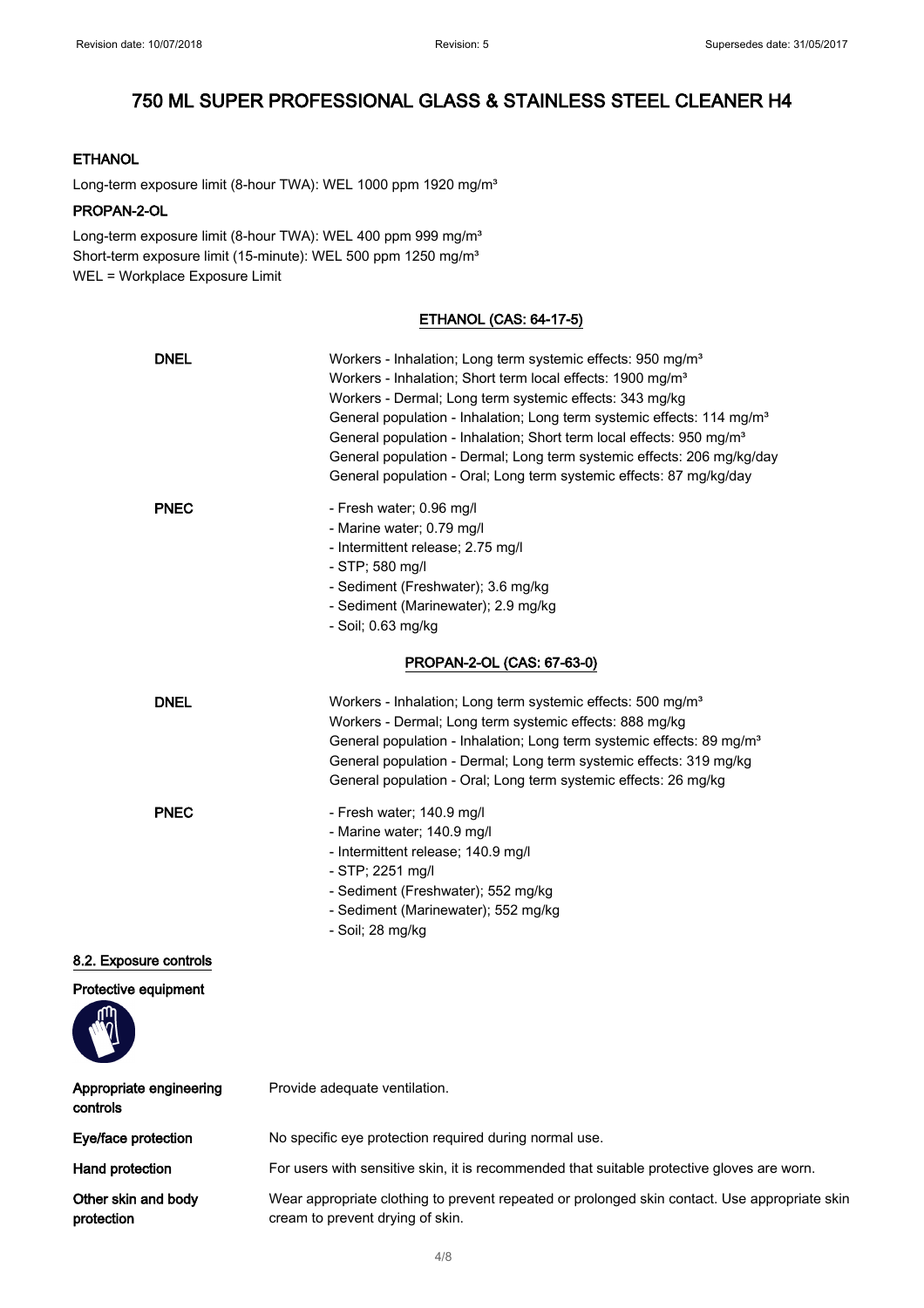| Hygiene measures                          | When using do not eat, drink or smoke. Good personal hygiene procedures should be<br>implemented. Wash hands and any other contaminated areas of the body with soap and<br>water before leaving the work site. Use appropriate skin cream to prevent drying of skin. |
|-------------------------------------------|----------------------------------------------------------------------------------------------------------------------------------------------------------------------------------------------------------------------------------------------------------------------|
| <b>Respiratory protection</b>             | Respiratory protection not required.                                                                                                                                                                                                                                 |
| <b>Environmental exposure</b><br>controls | Avoid releasing into the environment.                                                                                                                                                                                                                                |

### SECTION 9: Physical and Chemical Properties

| 9.1. Information on basic physical and chemical properties |                                                                                                                     |  |
|------------------------------------------------------------|---------------------------------------------------------------------------------------------------------------------|--|
| Appearance                                                 | Liquid.                                                                                                             |  |
| Colour                                                     | Green.                                                                                                              |  |
| Odour                                                      | Perfumed.                                                                                                           |  |
| pH                                                         | pH (concentrated solution): 2.0 - 4.5                                                                               |  |
| <b>Relative density</b>                                    | Approx 0.998                                                                                                        |  |
| Solubility(ies)                                            | Soluble in water.                                                                                                   |  |
| Comments                                                   | Information given is applicable to the product as supplied.                                                         |  |
| 9.2. Other information                                     |                                                                                                                     |  |
| Other information                                          | Not relevant.                                                                                                       |  |
| <b>Refractive index</b>                                    | $1.0 - 2.0$                                                                                                         |  |
| <b>SECTION 10: Stability and reactivity</b>                |                                                                                                                     |  |
| 10.1. Reactivity                                           |                                                                                                                     |  |
| Reactivity                                                 | There are no known reactivity hazards associated with this product.                                                 |  |
| 10.2. Chemical stability                                   |                                                                                                                     |  |
| <b>Stability</b>                                           | Stable at normal ambient temperatures.                                                                              |  |
| 10.3. Possibility of hazardous reactions                   |                                                                                                                     |  |
| Possibility of hazardous<br>reactions                      | Not applicable.                                                                                                     |  |
| 10.4. Conditions to avoid                                  |                                                                                                                     |  |
| <b>Conditions to avoid</b>                                 | Avoid exposure to high temperatures or direct sunlight.                                                             |  |
| 10.5. Incompatible materials                               |                                                                                                                     |  |
| <b>Materials to avoid</b>                                  | No specific material or group of materials is likely to react with the product to produce a<br>hazardous situation. |  |
| 10.6. Hazardous decomposition products                     |                                                                                                                     |  |
| Hazardous decomposition<br>products                        | Does not decompose when used and stored as recommended.                                                             |  |
| <b>SECTION 11: Toxicological information</b>               |                                                                                                                     |  |
| 11.1. Information on toxicological effects                 |                                                                                                                     |  |
| <b>Toxicological effects</b>                               | Information given is based on data of the components and of similar products.                                       |  |

Acute toxicity - oral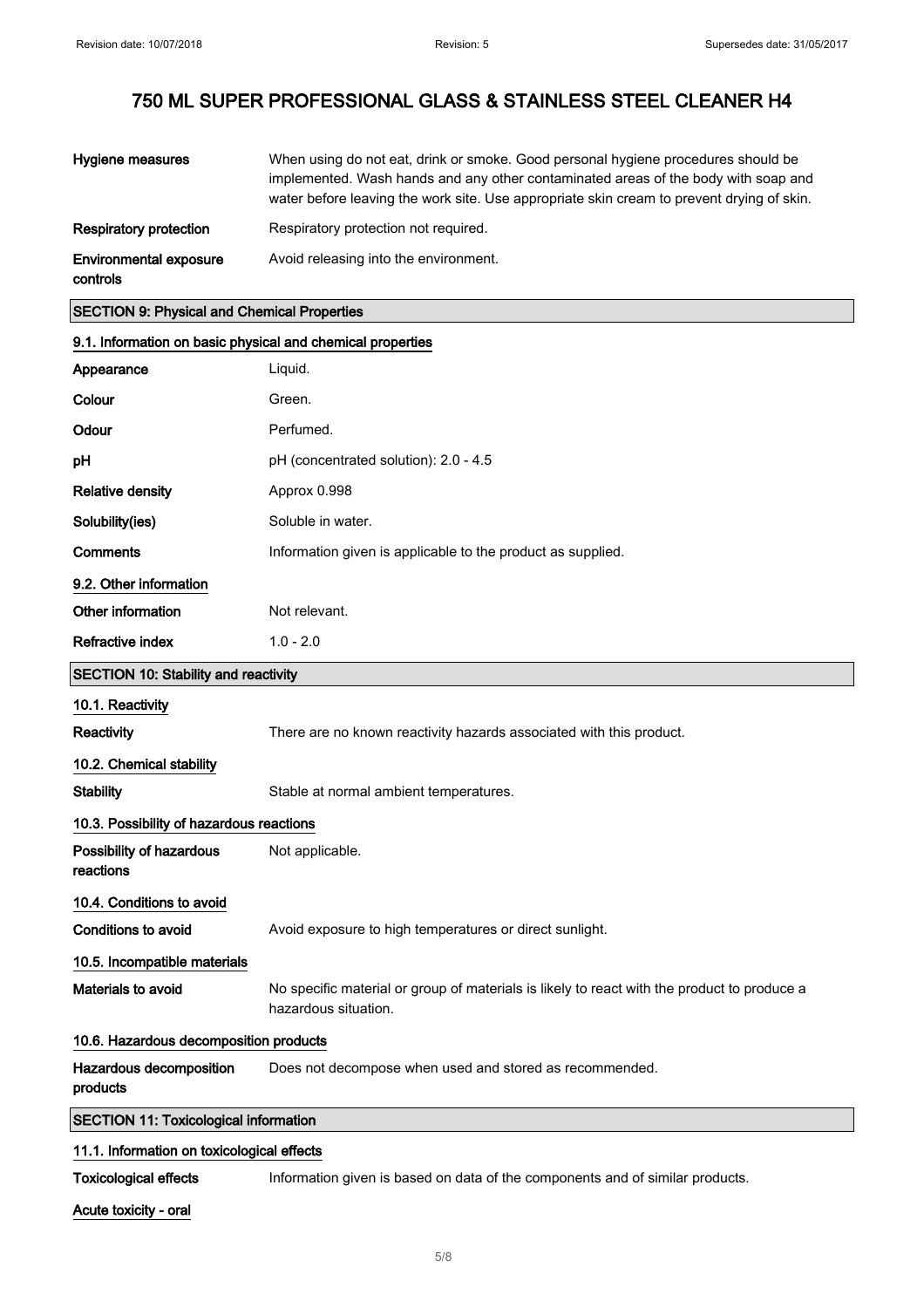| Notes (oral LD <sub>50</sub> )                                       | Based on available data the classification criteria are not met.                                                               |
|----------------------------------------------------------------------|--------------------------------------------------------------------------------------------------------------------------------|
| Acute toxicity - dermal<br>Notes (dermal LD <sub>50</sub> )          | Based on available data the classification criteria are not met.                                                               |
| Acute toxicity - inhalation<br>Notes (inhalation LC <sub>50</sub> )  | Based on available data the classification criteria are not met.                                                               |
| Skin corrosion/irritation<br>Skin corrosion/irritation               | Not classified. Based on available data the classification criteria are not met.                                               |
| Serious eye damage/irritation<br>Serious eye damage/irritation       | Based on available data the classification criteria are not met.                                                               |
| <b>Respiratory sensitisation</b><br><b>Respiratory sensitisation</b> | Not sensitising. Based on available data the classification criteria are not met.                                              |
| Skin sensitisation<br><b>Skin sensitisation</b>                      | Not classified. Based on available data the classification criteria are not met.                                               |
| Germ cell mutagenicity<br>Genotoxicity - in vitro                    | Does not contain any substances known to be mutagenic.                                                                         |
| Carcinogenicity<br>Carcinogenicity                                   | Does not contain any substances known to be carcinogenic.                                                                      |
| Reproductive toxicity<br>Reproductive toxicity - fertility           | Does not contain any substances known to be toxic to reproduction.                                                             |
| Specific target organ toxicity - single exposure                     |                                                                                                                                |
| STOT - single exposure                                               | Not classified as a specific target organ toxicant after a single exposure.                                                    |
| Specific target organ toxicity - repeated exposure                   |                                                                                                                                |
| STOT - repeated exposure                                             | Not classified as a specific target organ toxicant after repeated exposure.                                                    |
| <b>General information</b>                                           | This product has low toxicity.                                                                                                 |
| Inhalation                                                           | No specific health hazards known.                                                                                              |
| Ingestion                                                            | May cause irritation. Symptoms following overexposure may include the following: Stomach<br>pain. Nausea, vomiting. Diarrhoea. |
| <b>Skin contact</b>                                                  | Skin irritation should not occur when used as recommended. Repeated exposure may cause<br>skin dryness or cracking.            |
| Eye contact                                                          | May cause temporary eye irritation.                                                                                            |
| <b>SECTION 12: Ecological Information</b>                            |                                                                                                                                |
| Ecotoxicity                                                          | There are no data on the ecotoxicity of this product. Not regarded as dangerous for the<br>environment.                        |
| 12.1. Toxicity                                                       |                                                                                                                                |
| <b>Toxicity</b>                                                      | Not considered toxic to fish.                                                                                                  |

12.2. Persistence and degradability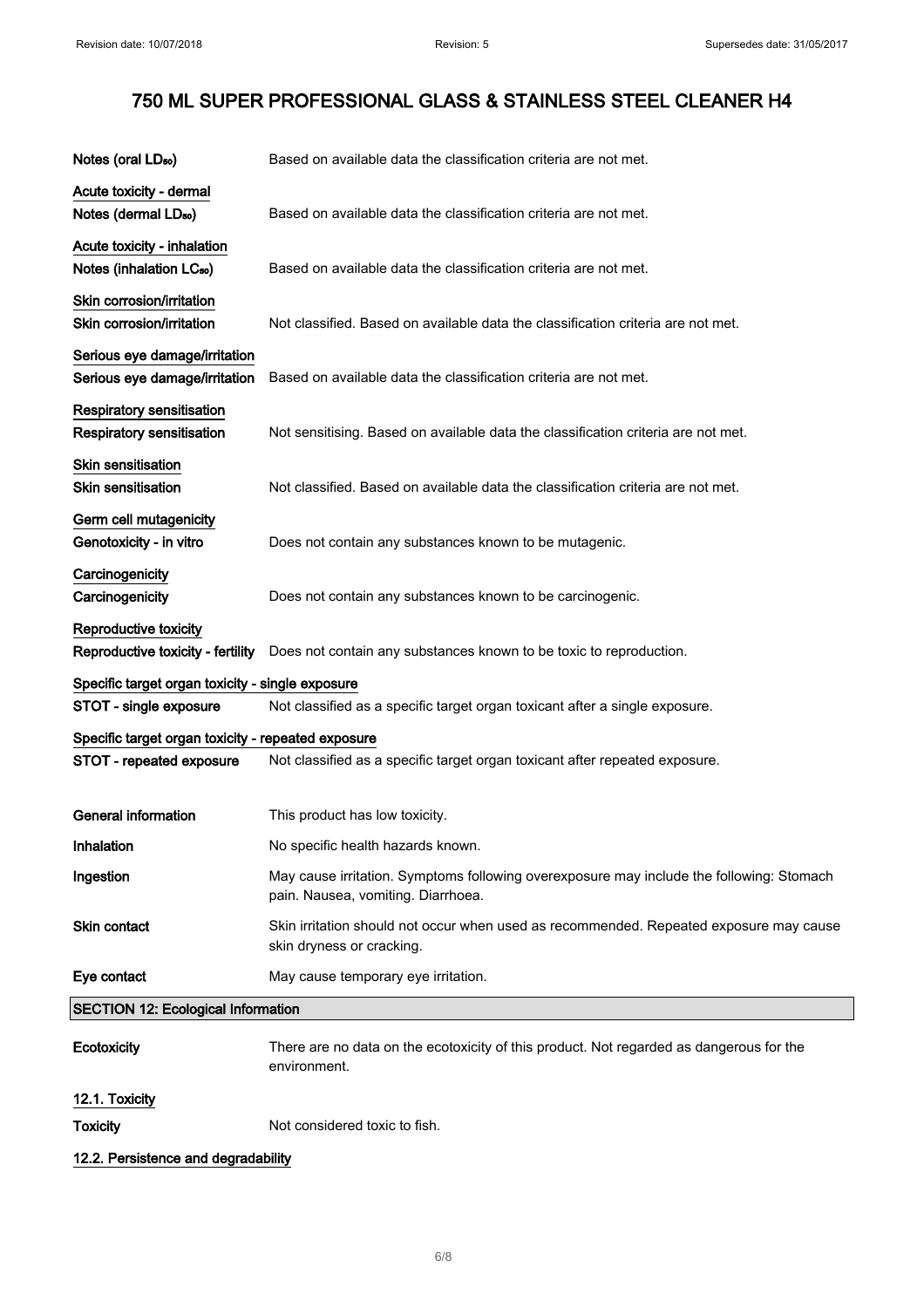| Persistence and degradability                               | There are no data on the degradability of this product. The surfactant(s) contained in this<br>product complies(comply) with the biodegradability criteria as laid down in Regulation (EC)<br>No. 648/2004 on detergents. Data to support this assertion are held at the disposal of the<br>competent authorities of the Member States and will be made available to them at their direct<br>request, or at the request of a detergent manufacturer. |  |
|-------------------------------------------------------------|------------------------------------------------------------------------------------------------------------------------------------------------------------------------------------------------------------------------------------------------------------------------------------------------------------------------------------------------------------------------------------------------------------------------------------------------------|--|
| 12.3. Bioaccumulative potential                             |                                                                                                                                                                                                                                                                                                                                                                                                                                                      |  |
| <b>Bioaccumulative potential</b>                            | No data available on bioaccumulation.                                                                                                                                                                                                                                                                                                                                                                                                                |  |
| 12.4. Mobility in soil                                      |                                                                                                                                                                                                                                                                                                                                                                                                                                                      |  |
| <b>Mobility</b>                                             | The product is water-soluble and may spread in water systems.                                                                                                                                                                                                                                                                                                                                                                                        |  |
| 12.5. Results of PBT and vPvB assessment                    |                                                                                                                                                                                                                                                                                                                                                                                                                                                      |  |
| Results of PBT and vPvB<br>assessment                       | This product does not contain any substances classified as PBT or vPvB.                                                                                                                                                                                                                                                                                                                                                                              |  |
| 12.6. Other adverse effects                                 |                                                                                                                                                                                                                                                                                                                                                                                                                                                      |  |
| Other adverse effects                                       | None known.                                                                                                                                                                                                                                                                                                                                                                                                                                          |  |
| <b>SECTION 13: Disposal considerations</b>                  |                                                                                                                                                                                                                                                                                                                                                                                                                                                      |  |
| 13.1. Waste treatment methods                               |                                                                                                                                                                                                                                                                                                                                                                                                                                                      |  |
| <b>General information</b>                                  | The generation of waste should be minimised or avoided wherever possible.                                                                                                                                                                                                                                                                                                                                                                            |  |
| <b>Disposal methods</b>                                     | The packaging must be empty (drop-free when inverted). Wash with plenty of water. Waste<br>packaging should be collected for reuse or recycling. Refer to manufacturer/supplier for<br>information on recovery/recycling. Dispose of waste to licensed waste disposal site in<br>accordance with the requirements of the local Waste Disposal Authority.                                                                                             |  |
| <b>SECTION 14: Transport information</b>                    |                                                                                                                                                                                                                                                                                                                                                                                                                                                      |  |
| General                                                     | The product is not covered by international regulations on the transport of dangerous goods<br>(IMDG, IATA, ADR/RID).                                                                                                                                                                                                                                                                                                                                |  |
| 14.1. UN number                                             |                                                                                                                                                                                                                                                                                                                                                                                                                                                      |  |
| Not applicable.                                             |                                                                                                                                                                                                                                                                                                                                                                                                                                                      |  |
| 14.2. UN proper shipping name                               |                                                                                                                                                                                                                                                                                                                                                                                                                                                      |  |
| Not applicable.                                             |                                                                                                                                                                                                                                                                                                                                                                                                                                                      |  |
| 14.3. Transport hazard class(es)                            |                                                                                                                                                                                                                                                                                                                                                                                                                                                      |  |
| No transport warning sign required.                         |                                                                                                                                                                                                                                                                                                                                                                                                                                                      |  |
| 14.4. Packing group                                         |                                                                                                                                                                                                                                                                                                                                                                                                                                                      |  |
| Not applicable.                                             |                                                                                                                                                                                                                                                                                                                                                                                                                                                      |  |
| 14.5. Environmental hazards                                 |                                                                                                                                                                                                                                                                                                                                                                                                                                                      |  |
| Environmentally hazardous substance/marine pollutant<br>No. |                                                                                                                                                                                                                                                                                                                                                                                                                                                      |  |
| 14.6. Special precautions for user                          |                                                                                                                                                                                                                                                                                                                                                                                                                                                      |  |
| Not applicable.                                             |                                                                                                                                                                                                                                                                                                                                                                                                                                                      |  |
|                                                             | 14.7. Transport in bulk according to Annex II of MARPOL and the IBC Code                                                                                                                                                                                                                                                                                                                                                                             |  |